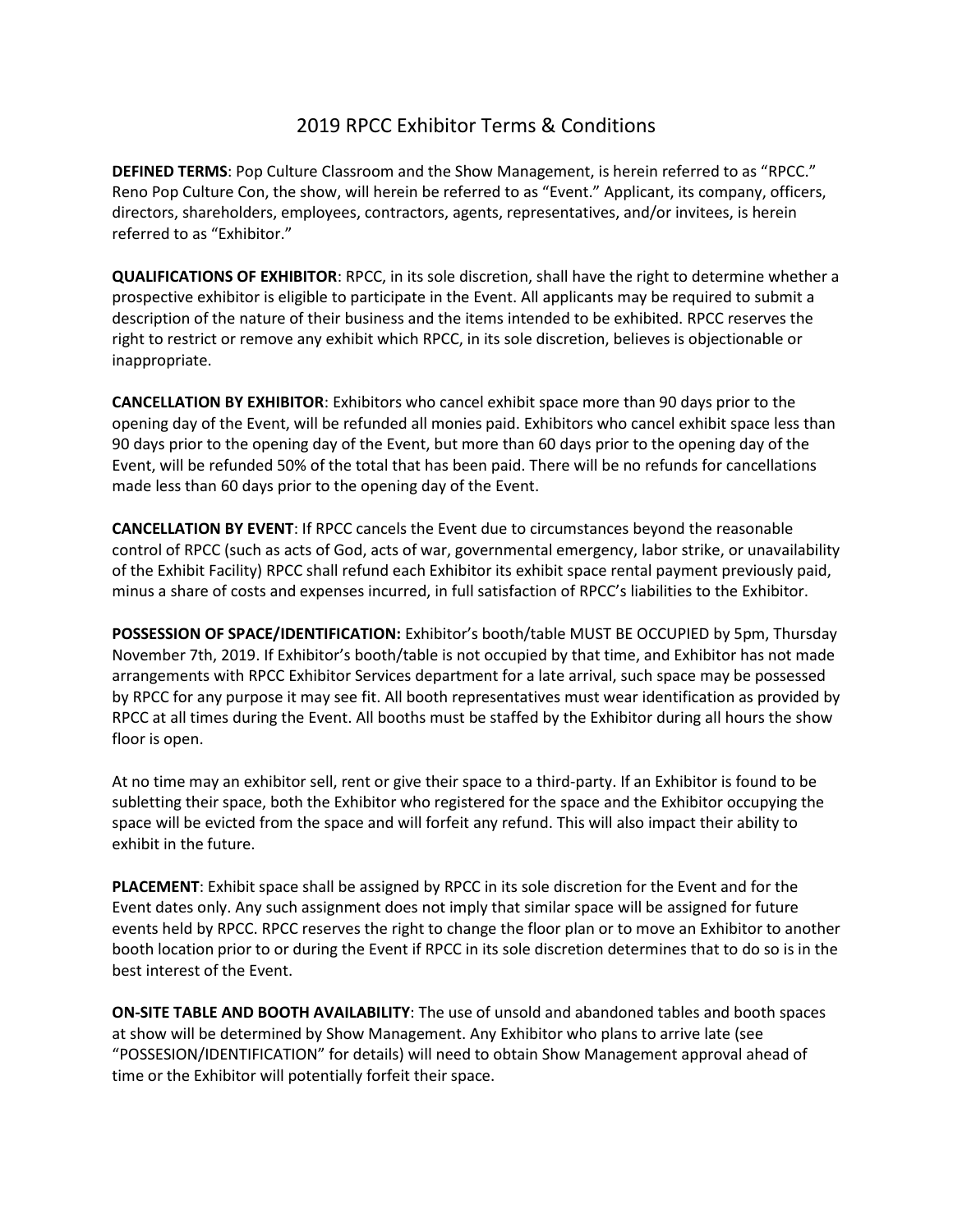**SECURITY:** RPCC will lock the hall entry doors and restrict access to the halls once security has cleared them. RPCC will provide exterior hall security overnight. Regardless of security, any cash or valuables should be removed from the Exhibit Hall at the end of the day. As an extra precaution against theft Exhibitor should take extra care in placement of merchandise and cash boxes. Exhibitor is responsible for its own property, and under no circumstances will RPCC or its personnel be held liable for any loss or damage including but not limited to merchandise, equipment, and/or revenue.

**LIABILITY:** The Exhibitor is fully responsible for any and all damages to property owned by the Reno-Sparks Convention Center and RPCC which may arise from the Exhibitor's occupancy and use of the venue or any part thereof.

**PROOF OF INSURANCE**: The Reno-Sparks Convention Center and our insurance provider require that we collect proof of insurance from Exhibitors in booth spaces (*those in tables are not required to carry insurance)*.

*Booth Insurance requirements for 2019 Reno Pop Culture Con (RPCC):* 

It is mandatory that all Exhibitors, in booths, carry General Liability with limits no less than \$1,000,000 per Occurrence/ \$2,000,000 Aggregate.

Exhibitors should name Pop Culture Classroom (dba Reno Pop Culture Con), the City of Reno and SMG as Additional Insured. (please see the Exhibitor portal for accuracy in filling out the form)

Exhibitors without insurance coverage should obtain a certificate from their own insurance carrier for the single event, or they can purchase the coverage through Pop Culture Classroom's agent, Rainprotection Insurance. Further information regarding purchasing from Pop Culture Classroom's agent is available in the Exhibitor portal section of the Reno Pop Culture Con website.

Reno Pop Culture Con (RPCC) requires that a Certificate of Liability (COL) be provided to RPCC prior to November 8th. If the Exhibitor fails to provide their Certificate of Liability (COL) the Exhibitor will lose the space reserved and any discounts afforded by pre-registering. Please send a copy of your Certificate of Liability (COL) to sales@rainprotection.net

**SOUND/MUSIC ADVERTISEMENTS**: Exhibitors are NOT allowed to play any music at any time while on site of the Reno-Sparks Convention Center. The use of devices for mechanical reproduction of sound is permitted but must be controlled. Sound of any kind must not be projected outside of the exhibit booth. Exhibitors are specifically prohibited from operating such noise-creating devices as bells, horns or megaphones. RPCC reserves the right to determine sound interference with others and Exhibitor shall comply with any request by RPCC to discontinue any such sound or music.

**CHARACTER OF DISPLAYS**: All exhibits shall display products or services in a tasteful manner as determined in RPCC's sole discretion.

**COPYRIGHT/ PROTECTED MATERIALS**: Exhibitors may not sell unlicensed, copyright protected materials of any kind on the show floor. "Fan Art" is allowed on the show floor if it is clear that the work was created by the Artist rather than the license holder. Any copyright material that is traced, photoshopped or "re-drawn" art is not allowed. Any Exhibitor found to be violating these rules will be asked by RPCC to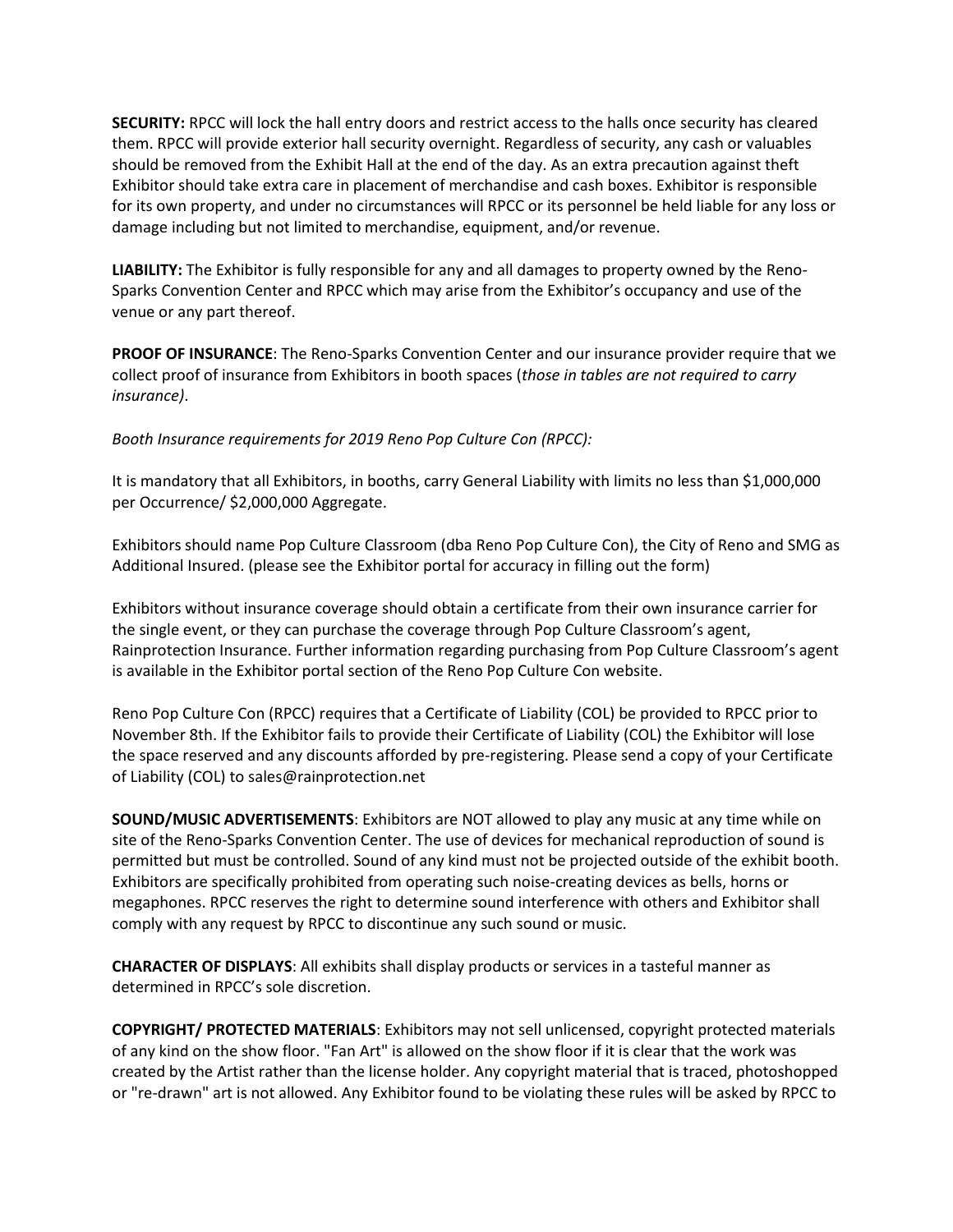remove all the items in question from view and sale and may be required to forfeit their space with no refund.

**BOOTLEG AND KNOCKOFF MERCHANDISE:** The buying and selling of unlicensed/bootleg/knockoff merchandise is not acceptable at RPCC. RPCC is not responsible for any merchandise sold by Exhibitors. Possession or sale of suspected unlicensed/bootleg/knockoff merchandise is at the Exhibitor's own risk. RPCC Exhibitors are encouraged to handle complaints between themselves. Formal complaints need to be brought to an attorney, distributors, and/or a certified licensed or patent holding company.

**USE OF AISLES AND COMMON AREAS:** DO NOT BLOCK THE AISLES, COMMON AREAS, NEUTRAL AREAS OR INVADE FELLOW EXHIBITORS' SPACE. Please notify RPCC Exhibitor Services immediately if your neighbor is encroaching on any of these areas. Failure to maintain proper clearance and occupying only the space paid for can result in a forfeiture of space. It may also include a removal from the Event and a lack of approval for future shows.

The aisles, passageways and overhead spaces remain strictly under control of RPCC and shall remain unobstructed and restricted only to the space officially allotted: No merchandise, shelving, displays, artists or artwork, signs, decorations, banners, advertising material or special exhibits will be permitted in any of these spaces except by prior written permission of RPCC. Displays behind each table must maintain a maximum height of 8 feet from floor. The 2 feet between each table is considered neutral space and is required by the Fire Marshall. No tabled exhibitor may occupy this space.

Distribution of samples, advertising and printed matter of any kind and any promotional material is restricted to the boundaries of exhibit booth or table. Uniformed or costumed exhibitor staff, models and other employees must remain within the booth or table boundaries assigned to the Exhibitor. Equipment must be arranged so that show visitors do not stand in the aisle while examining equipment or watching demonstrations. Strolling entertainment or moving advertisements outside of an Exhibitor's exhibit space is prohibited.

**OBSERVANCE OF LAWS**: Exhibitor shall abide by and observe all federal, state and local laws, codes, ordinances, rules and regulations, and all rules and regulations of the Exhibit Facility (including without limitation any union labor work rules). To the extent Exhibitor is allowed to otherwise construct and stock their displays, Exhibitor shall construct its exhibits to comply with all relevant provisions of the Americans with Disabilities Act.

**LISTINGS AND PROMOTIONAL MATERIALS**: By Exhibitor's participation in the Event, Exhibitor expressly grants to RPCC a fully paid, perpetual non-exclusive license to use, display and reproduce the name, trade names and product names of Exhibitor in any event directory (print, electronic or other media) and to use such names in RPCC promotional materials. RPCC shall not be liable for any errors in any listing or descriptions or for omitting any Exhibitor from the directory or other lists or materials. Exhibitor agrees that RPCC may also take photographs of Exhibitor's booth space, exhibit and personnel during, before or after the open hours of the Event and use such photographs for any RPCC promotional purpose. Notwithstanding the preceding provisions, RPCC is not obligated to photograph or otherwise promote Exhibitor.

**AMENDMENTS AND ACCEPTANCE**: Any matters not specifically covered by the preceding rules shall be subject solely to the discretion of RPCC. RPCC shall have full power in the matter of interpretation,